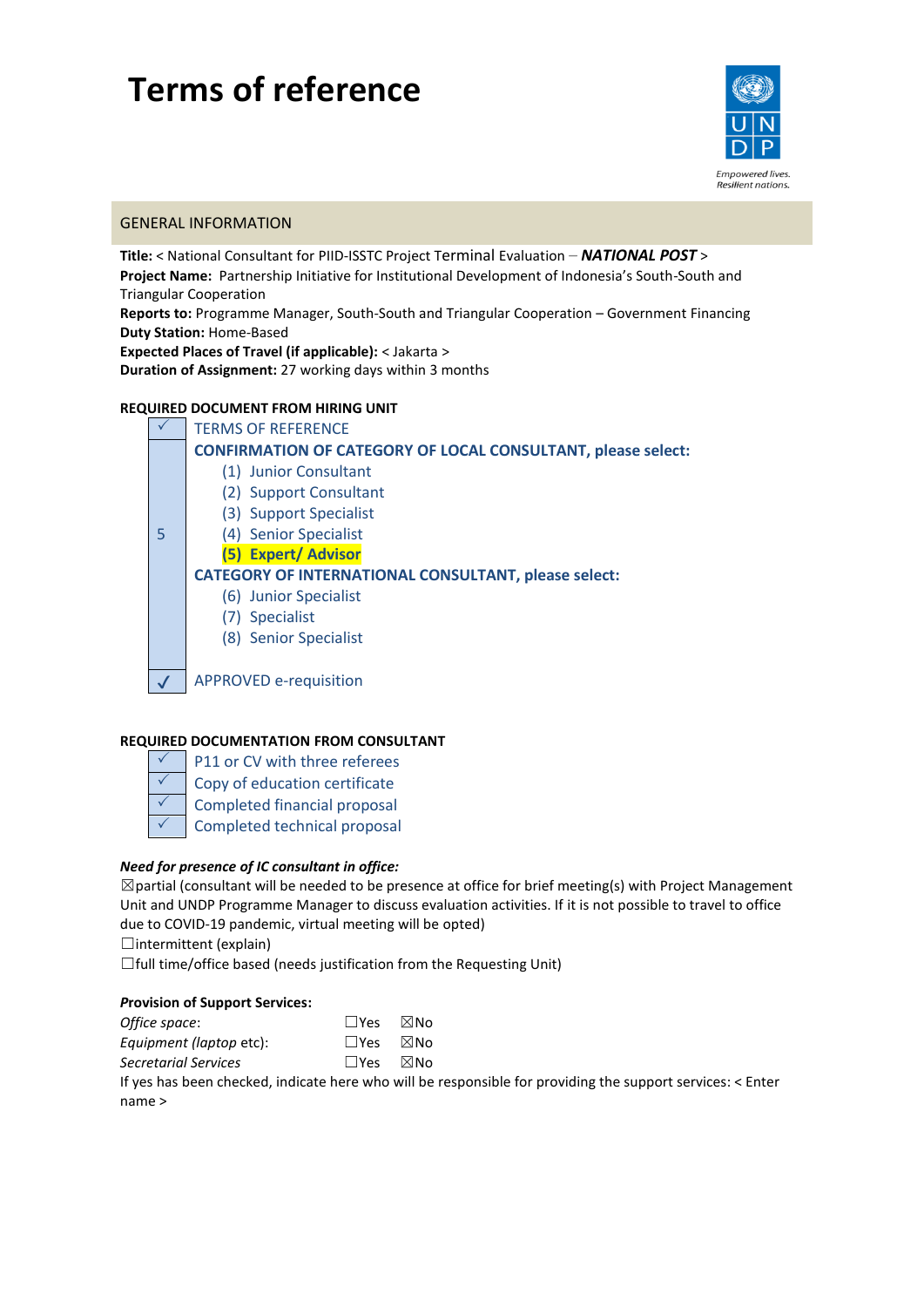|  | <b>BACKGROUND</b>        |                                                                                                                               |                                                                                 |           |                  |         |
|--|--------------------------|-------------------------------------------------------------------------------------------------------------------------------|---------------------------------------------------------------------------------|-----------|------------------|---------|
|  | Project Title:           |                                                                                                                               | Partnership Initiative for Institutional Development of Indonesia's South-South |           |                  |         |
|  |                          | and Triangular Cooperation                                                                                                    |                                                                                 |           |                  |         |
|  | UNDP Project ID:         | 00107243                                                                                                                      |                                                                                 |           |                  |         |
|  | Country:                 | Indonesia                                                                                                                     |                                                                                 |           |                  |         |
|  | Region:                  | Asia Pacific                                                                                                                  |                                                                                 |           |                  |         |
|  | Focal Area:              | South-South and Triangular Cooperation<br>Institutional Development, and South-South Cross-Border Peacebuilding<br>Initiative |                                                                                 |           |                  |         |
|  | FA Objectives,           |                                                                                                                               |                                                                                 |           |                  |         |
|  | $(OP/SP)$ :              |                                                                                                                               |                                                                                 |           |                  |         |
|  | <b>Executing Agency:</b> | <b>UNDP</b>                                                                                                                   |                                                                                 |           |                  |         |
|  | <b>Other Partners</b>    | Ministry of Foreign                                                                                                           | ProDoc Signature (date<br>project began):                                       |           | 18 December 2017 |         |
|  | involved:                | <b>Affairs</b>                                                                                                                |                                                                                 |           |                  |         |
|  |                          |                                                                                                                               | (Operational)                                                                   | Proposed: |                  | Actual: |
|  |                          |                                                                                                                               | Closing Date:                                                                   | N/A       |                  | N/A     |

*The Government of Indonesia realized that to ensure the effectiveness of its International Development Cooperation (IDC) program and activities, it is necessary to have a clear institutional arrangement for its IDC programming. This commitment is included in country's medium-term development planning (RPJMN 2015- 2019) stating the importance of establishing of a single entity for country's IDC program. This entity will be given a mandate to formulate, coordinate, implement, manage, monitor and evaluate country's IDC program more comprehensively. To ensure that this entity has strong position politically, a Government Regulation have been enacted to regulate country's IDC programme and coordination, incl. legal and regulatory framework, institutional arrangement, cooperation modalities and the IDC financing.*

*To support the government operationalizing its target to have a more effective IDC programming, this Project provides support to the establishment process of a single entity for IDC, particularly to ensure that clear coordination mechanism and arrangement are in place, covering all stages of programming from planning, funding, implementation, monitoring and evaluation, with clear segregation of duties among relevant ministries, and to ensure that the IDC is in line with Indonesia's foreign policy.*

*As a global development agency, UNDP has a strong role to play as a neutral partner, knowledge agent, capacity development supporter and partnership facilitator when developing countries work together to find solutions to common development challenges. Having a country office presence in 170 countries and territories positions UNDP well to assist in identifying opportunities for effective peer-to-peer practitioner learning.* 

*Through this Project, UNDP is supporting the Government of Indonesia, by utilizing its experiences in at least three areas of supports/services:* 

- *(a) institutional capacity development through support to the establishment of a single agency;*
- *(b) brokering and facilitating South-South Cooperation (SSC) activities, which include knowledge exchange between Indonesia and other Southern countries, on scalable development solutions and analysis on what has worked, what has not, along with systematic information on SSC;*
- *(c) formulation of a global funding platform for SSTC (South-South and Triangular Cooperation) under the United Nations, with Indonesia playing its leading role in the development of an SSTC global network amongst Southern countries to facilitate dialogues, improve demand capturing mechanism, tailoring of programs, including shaping global SSC discourses.*

*The expected Output of this project are:*

*Output 1: Enhanced Institutional Capacity in Coordinating and Managing Indonesia's South-South and Triangular Cooperation*

*Activity Result 1.1: Establishment of an integrated and consolidated SSTC governance and platform*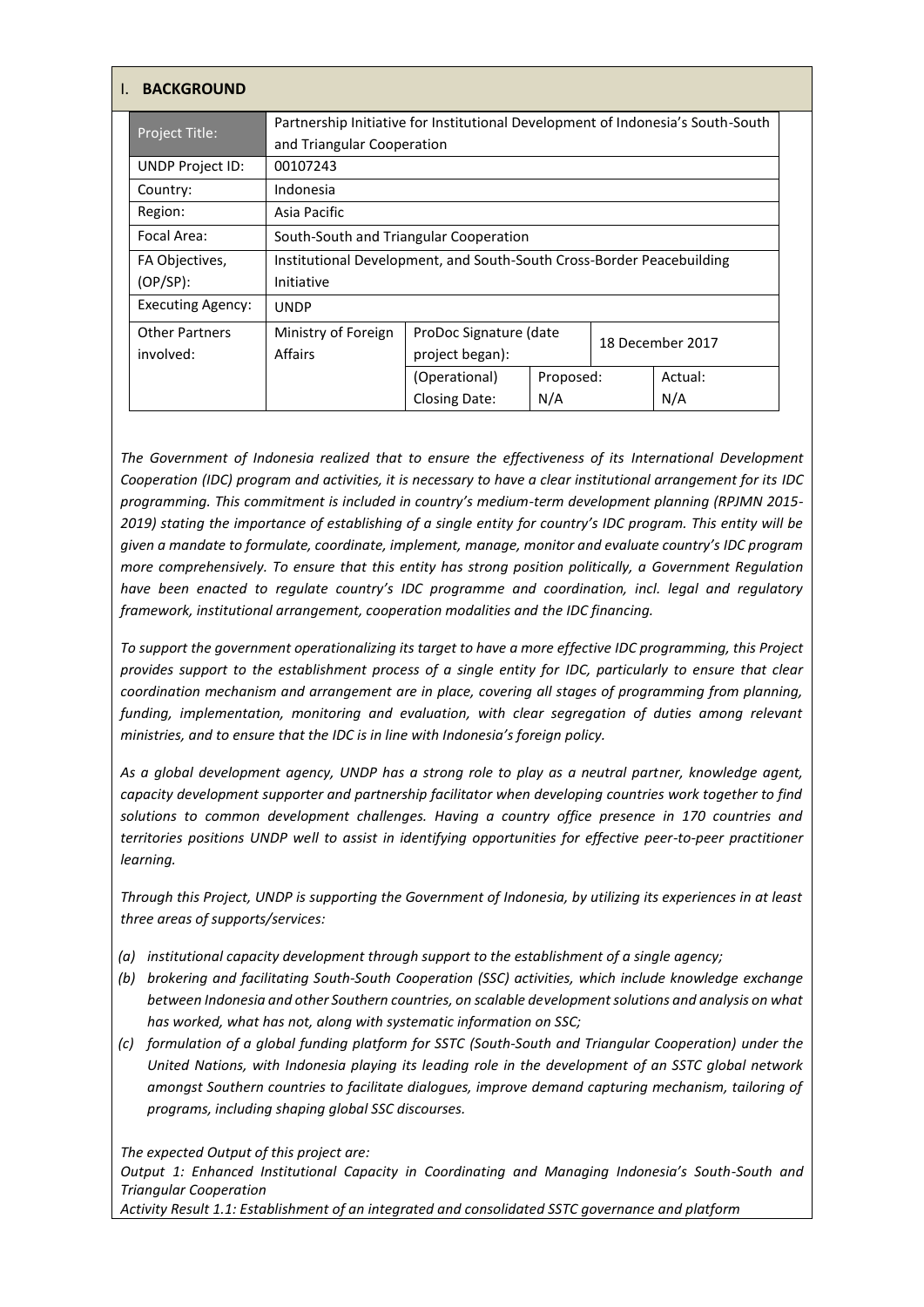*Activity Result 1.2: Enhanced policy and regulatory framework that further increases the quality of Indonesia SSTC*

*Activity Result 1.3: Enhanced capabilities and mechanisms to manage SSTC*

*Output 2: South-South Triangular Initiative Implemented: Peacebuilding through Cross-Border Local Economic Development between Indonesia and Timor-Leste*

*Activity Result 2.1: G2G agreement on Indonesia-Timor-Leste Peacebuilding through Cross-Border Local Economic Development signed*

*Activity Result 2.2 Peace Building through Cross Border Local Economic Development Programme Planned and Implemented*

*Output 3: Enhanced Indonesia's Role at Global SSTC Forum Activity Result 3.1: Networks at regional and global levels are established*

## *Project Location*

*This project is based in the UNDP Indonesia Country Office in Jakarta, where the project management team is located.* 

*However, activities under Output 2 of this project are implemented in the border between Indonesia and Timor-Leste, specifically in Napan Village (NTT Province) on the Indonesian side, and in Oesilo (Oe-cusse Region) on the Timor-Leste side.*

*On the Indonesian side of the border, a Government Liaison officer is stationed at the District Planning and Research Office (Bapelitbang Kabupaten) of Timor-Tengah Utara, NTT Province, to liaise with the District Government, with occasional travel to Kupang to liaise with NTT Provincial Government. The project also employs a Field Assistant to work directly with the farming community in Napan, on a day-to-day basis. Meanwhile, the project is working closely with UNDP Timor-Leste in Oe-cusse to implement activities in the Oesilo community. A Community Facilitator is employed to work with the farming community in Oesilo.* 

## *Target Groups and Key Partners*

*This project's senior beneficiary is the Ministry of Foreign Affairs of Indonesia (MoFA), particularly the Directorate of Technical Cooperation. Aside from that, the Project is also working closely with other relevant directorates in MoFA, such as Directorate for Southeast Asian Affairs, Directorate for Socio-Cultural Affairs and International Organization of Developing Countries, and the Center for Policy Analysis and Development for Multilateral Affairs.* 

*The Project supports MoFA in the consultation process with the Government of Timor Leste on the formulation of the Peace Building through Cross Border Local Economic Development Programme (Output 2). Furthermore, in relation to Output 2, PIID-ISSTC Project also works closely with the Provincial Government of Nusa Tenggara Timur and District Government of Timor-Tengah Utara. Due to the works in the border area, the project also liaises with the Border Management Agency, both at national level (Badan Nasional Pengelola Perbatasan) and sub-national level (Badan Pengelola Perbatasan Provinsi & Badan Pengelola Perbatasan Kabupaten).*  Lastly, the project had also partnered with Yayasan Mitra Tani Mandiri, a local CSO which assisted the project *in implementing the project's activities in the Indonesia – Timor-Leste border area.* 

## *Cross-Cutting Issues*

*Gender is an integral part of this project. The project strives to promote gender mainstreaming through the planning, implementation, and monitoring process of all project activities by making sure that women in the farming community in Napan and Oesilo are involved in all capacity building activities and having gender disaggregated data collected during the monitoring process.* 

*Given the timing of the Terminal Evaluation that will take place during the COVID-19 pandemic situation the entire evaluation process will be done by strictly adhering to the government's COVID-19 measure. Especially looking at the fact that since up to early February 2021, the number of positive Covid-19 cases in Indonesia has reached 1,111,671 confirmed cases; 30,770 deaths; and 905,665 recovered cases from 510 districts across 34 provinces. While Covid-19 Pandemic is still on the rise in Indonesia, understandably the national and local government have put in place appropriate measures and regulations to curb the spread of the disease both Nationally and locally, including the restriction of business and office-based activities in DKI Jakarta. Consequently, all staff in the UNDP Indonesia Country Office have been working from home since March 2020, while in the government side a strict work-from-home arrangement has been also closely observed. As a result, it is foreseen that like many project activities, the evaluation process including engagement with key government counterparts, unless stated otherwise, would be done remotely through online mediums.*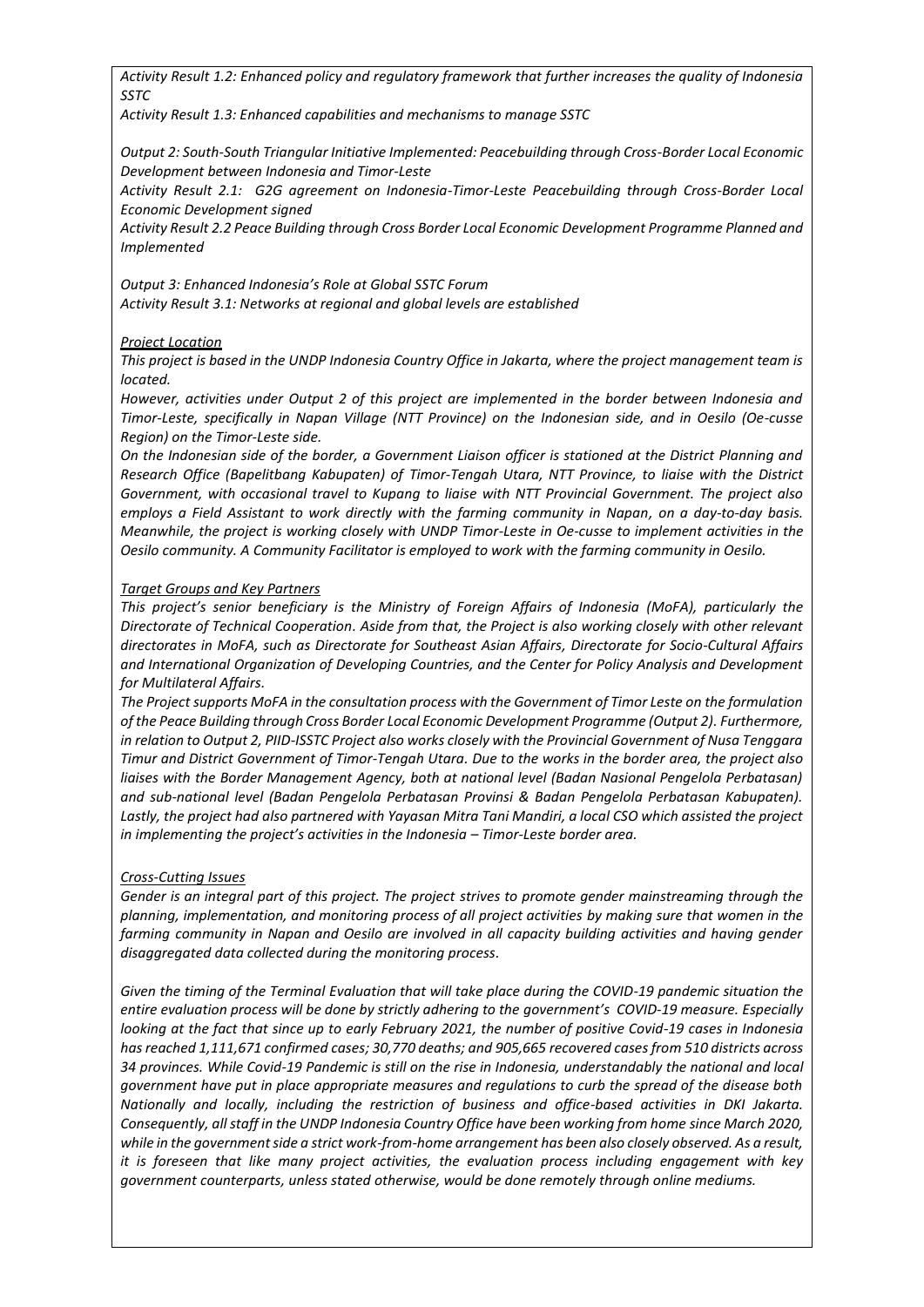# **Purpose of Terminal Evaluation**

*The Terminal Evaluation will assess the achievement of project results against what was expected to be achieved, and to draw lessons that can be used to both improve the sustainability of benefits from this project, and to aid in the overall enhancement of UNDP programming. The Terminal Evaluation report is expected to promote accountability and transparency and to assess the extent of project accomplishments. In addition, it is expected that the evaluation will provide insights and recommendations which could be incorporated into PIID-ISSTC's project Phase 2.* 

# II. **SCOPE OF WORK, ACTIVITIES, AND DELIVERABLES**

## **Scope of Work**

*The objective of the Terminal Evaluation task is to collect and analyse data on the achievement of the project results. The consultant is expected to review the project design, strategies and result framework of the PIID-ISSTC Project in achieving the project's output as follow:*

- *Output 1: Enhanced Institutional Capacity in Coordinating and Managing Indonesia's South-South and Triangular Cooperation*
- *Output 2: South-South Triangular Initiative Implemented: Peacebuilding through Cross-Border Local Economic Development between Indonesia and Timor-Leste*
- *Output 3: Enhanced Indonesia's Role at Global SSTC Forum*

*Moreover, he/she is to measure inputs and progress towards result, evaluate project planning and implementation (such as management arrangement, workplan, finance, project-level monitoring system, stakeholder engagement, and sustainability), and particularly the direct and indirect impact of the project to country's international development cooperation approaches/startegies, and proper planning, implementation and monev of South-South cooperation initiative through the lessons learned from the Indonesia – Timor-Leste peacebuilding initiative through the local economic development. Lastly, the consultant is expected to provide recommendations, based on the terminal evaluation results, which could be incorporated into the Project's Phase 2.* 

# **Terminal Evaluation Approach and Methodology**

*The terminal evaluation report must provide evidence-based information that is credible, reliable, and useful.*

*The consultant will collect all relevant sources of information including documents prepared during the preparation phase of the project, the Project Document, project reports including, project budget revisions, lesson learned reports, national strategic and legal documents, and any other materials that they considers useful for this evidence-based terminal evaluation.* 

*The consultant is expected to follow a participatory and consultative approach ensuring close engagement with the Project Team, government counterparts, Implementing Partners, the UNDP Country Office(s), direct beneficiaries and other stakeholders.*

*Engagement of stakeholders remains vital to thisterminal evaluation. Stakeholder involvement should include interviews with stakeholders who have project responsibilities, including but not limited to UNDP Indonesia Country Office, UNDP Timor-Leste Country Office, Ministry of Foreign Affairs, Provincial Government of Nusa Tenggara Timur, District Government of Timor Tengah Utara, The Royal Norwegian Embassy in Jakarta, Jakarta Ambassadors' Golf Association, executing agencies, senior officials and task team/component leaders, key experts and consultants in the subject area, Project Board, project beneficiaries, academia, local government and CSOs, etc.*

*The specific design and methodology for the terminal evaluation should emerge from consultations between the evaluation consultant and the above-mentioned parties regarding what is appropriate and feasible for meeting the evaluation purpose and objectives and answering the evaluation questions, given limitations of budget, time and data. The evaluation consultant must, however, use gender-responsive methodologies and tools and ensure that gender equality and women's empowerment, as well as other cross-cutting issues and the Sustainable Development Goals are incorporated into the evaluation report.*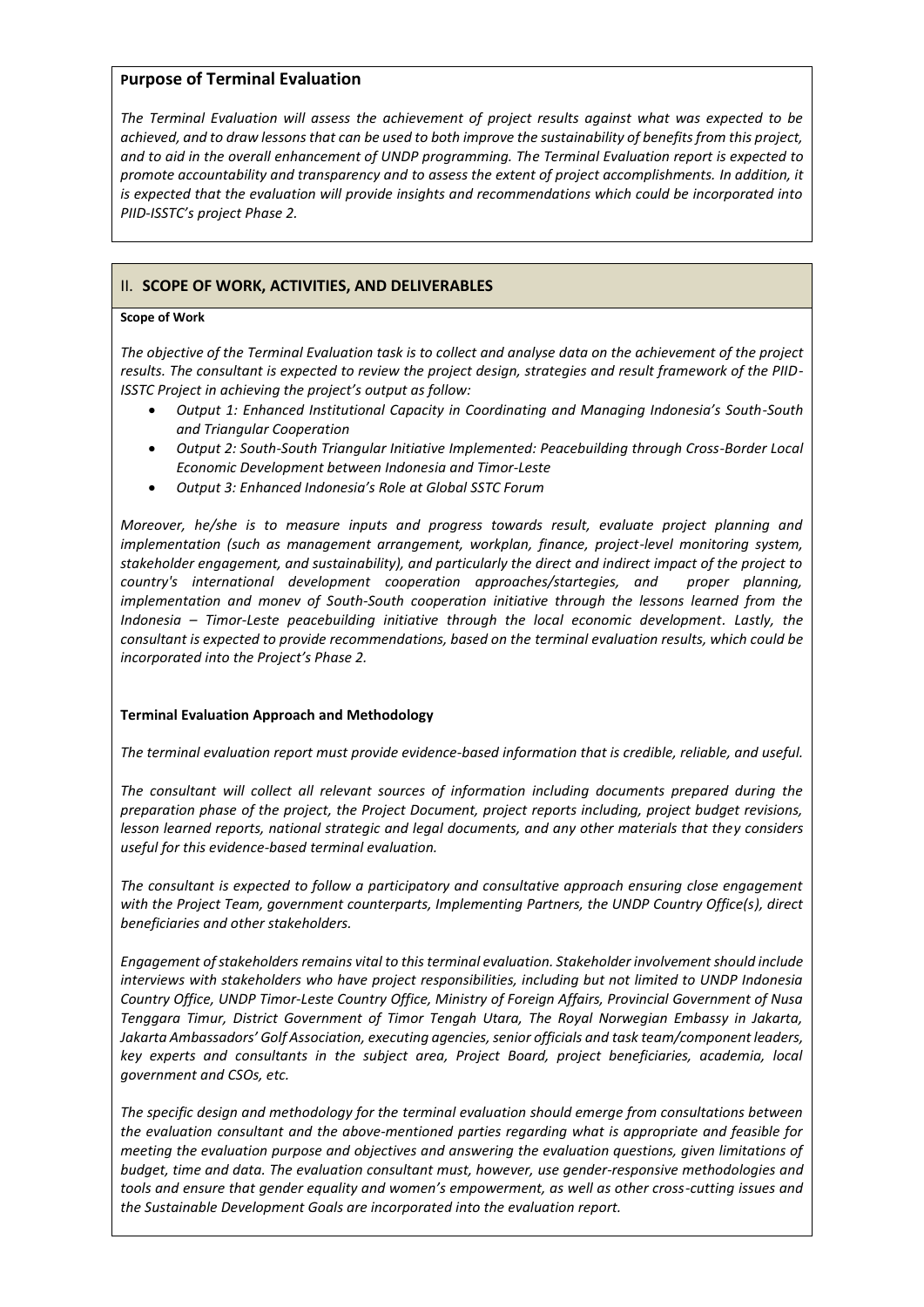*The final methodological approach including interview schedule, field visits and data to be used in the evaluation must be clearly outlined in the Terminal Evaluation Inception Report and be fully discussed and agreed between UNDP, relevant stakeholders, and the evaluation consultant.*

*The final report must describe the full evaluation approach taken and the rationale for the approach making explicit the underlying assumptions, challenges, strengths and weaknesses about the methods and approach of the evaluation. Subsequently, the final report must also provide recommendations for the project planning and implementation entering the Phase-2.*

# **Expected Outputs and deliverables**

| Deliverables/Outputs                                  | <b>Estimated</b><br>number of<br>working<br>days | Completion<br>deadline | <b>Review and Approvals</b><br><b>Required</b> (Indicate<br>designation of person who<br>will review output and<br>confirm acceptance) |
|-------------------------------------------------------|--------------------------------------------------|------------------------|----------------------------------------------------------------------------------------------------------------------------------------|
| 1 <sup>st</sup> Deliverable: Submission of an         | 5 working                                        | 19 March               | Project Management and                                                                                                                 |
| inception report on terminal evaluation               | days                                             | 2021                   | UNDP-CO                                                                                                                                |
| method                                                |                                                  |                        |                                                                                                                                        |
| 2 <sup>nd</sup> Deliverable: Submission of an initial | 12                                               | 9 April                | Project Management and                                                                                                                 |
| findings and $1st$ draft of final report              | working                                          | 2021                   | UNDP-CO                                                                                                                                |
|                                                       | days                                             |                        |                                                                                                                                        |
| 3 <sup>rd</sup> Deliverable: Submission of the final  | 10                                               | 30 April               | Project Management and                                                                                                                 |
| report of Terminal Evaluation approved                | working                                          | 2021                   | UNDP-CO                                                                                                                                |
| by UNDP-CO and UNDP-RTA                               | days                                             |                        |                                                                                                                                        |

# **Payment Schedule**

- *20% payment upon satisfactory delivery of the final Terminal Evaluation Inception Report and approval by the Commissioning Unit*
- *40% payment upon satisfactory delivery of the draft Terminal Evaluation report to the Commissioning Unit*
- *40% payment upon satisfactory delivery of the final Terminal Evaluation report and approval by the Commissioning Unit (via signatures on the Terminal Evaluation Report Clearance Form) and delivery of completed Evaluation Audit Trail*

*Criteria for issuing the final payment of 40%:*

- *The final Terminal Evaluation report includes all requirements outlined in the Terminal Evaluation TOR and is in accordance with the Evaluation guidance.*
- *The final Terminal Evaluation report is clearly written, logically organized, and is specific for this project (i.e. text has not been cut & pasted from other Evaluation reports).*
- *The Audit Trail includes responses to and justification for each comment listed.*

*In line with the UNDP's financial regulations, when determined by the Commissioning Unit and/or the consultant that a deliverable or service cannot be satisfactorily completed due to the impact of COVID-19 and limitations to the TE, that deliverable or service will not be paid.* 

*Due to the current COVID-19 situation and its implications, a partial payment may be considered if the consultant invested time towards the deliverable but was unable to complete to circumstances beyond his/her control.*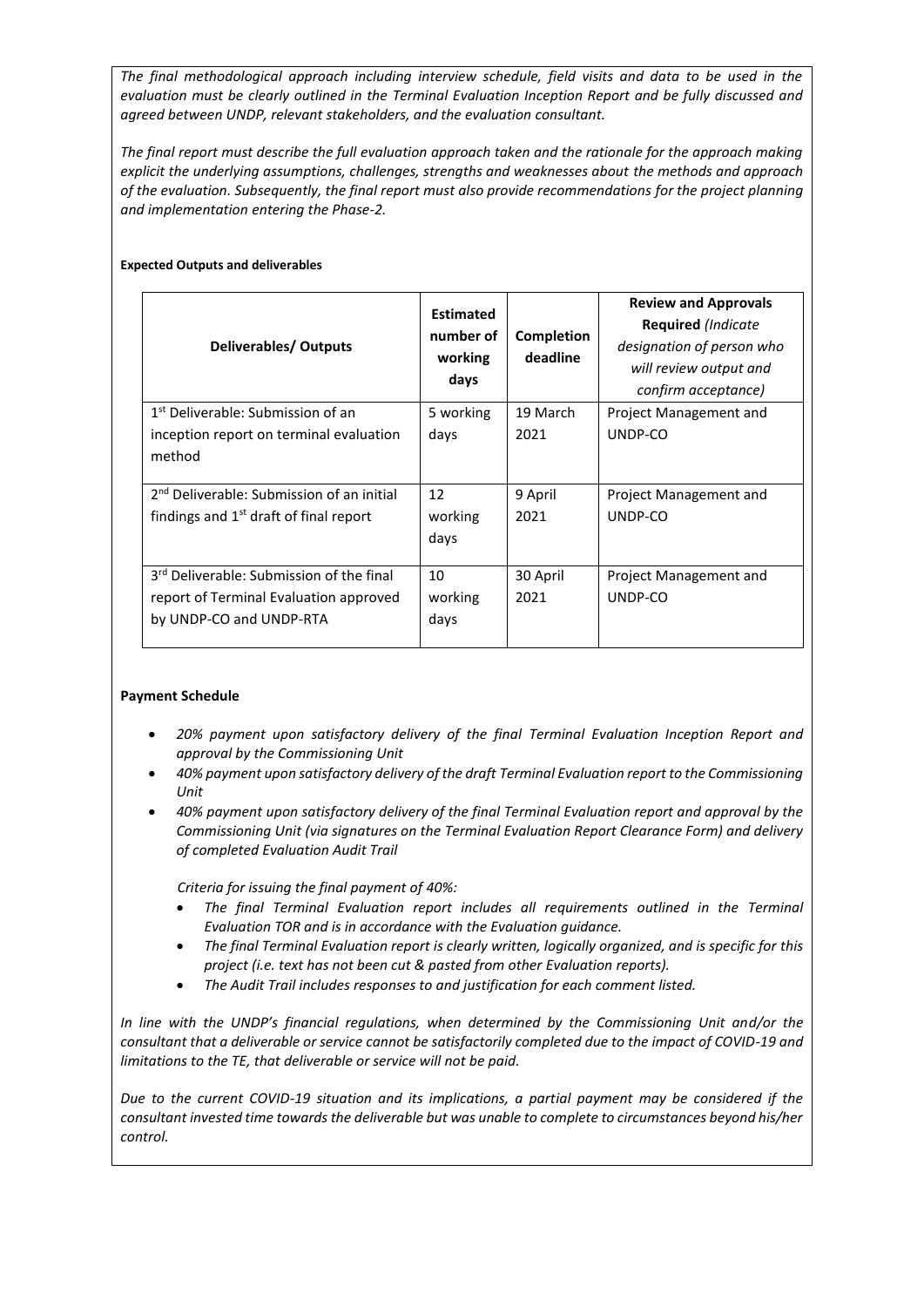# III. **WORKING ARRANGEMENTS**

#### **Institutional Arrangement**

The principal responsibility for managing this terminal evaluation resides with the UNDP Country Office (CO) in Indonesia. The UNDP CO will contract the evaluator and ensure the timely provision of per diems and travel arrangements within the country for the evaluator (if applicable). The Project Team will be responsible for liaising with the Evaluator to set up stakeholder interviews, arrange field visits, coordinate with the Government etc.

If it is not possible to travel within the country for the terminal evaluation mission then the consultant should develop a methodology that takes into account the conduct of the evaluation virtually and remotely, including the use of remote interview methods and extended desk reviews, data analysis, surveys and evaluation questionnaires. This should be detailed in the evaluation Inception Report and agreed with the Commissioning Unit.

If all or part of the evaluation is to be carried out virtually then consideration should be taken for stakeholder availability, ability, or willingness to be interviewed remotely. In addition, their accessibility to the internet/computer may be an issue as many government and national counterparts may be working from home. These limitations must be reflected in the final evaluation report.

If a data collection/field mission is not possible then remote interviews may be undertaken through telephone or online (skype, zoom etc.). No stakeholders, consultants or UNDP staff should be put in harm's way and safety is the key priority.

# **Duration of the Work**

The total duration of the terminal evaluation will be 27 days. The duration is flexible recognizing there will be possible delay due to COVID-19. The tentative duration is according to the following plan:

| <b>Activity</b>                       | <b>Timing</b> | <b>Completion Date</b> |
|---------------------------------------|---------------|------------------------|
| <b>Inception Report</b>               | 5 days        | 19 March 2021          |
| <b>Evaluation Mission &amp; Draft</b> | 12 days       | 9 April 2021           |
| Report                                |               |                        |
| <b>Final Report</b>                   | 10 days       | 30 April 2021          |

## **Duty Station**

Terminal Evaluation Consultant will be home-based. Consultant might need to come to Jakarta, Indonesia, to conduct evaluation arrangement meeting with Project Management Unit (PMU) and UNDP CO.

# IV. **REQUIREMENTS FOR EXPERIENCE AND QUALIFICATIONS**

The PIID-ISSTC Project is seeking an Individual Evaluator that meets the following requirements:

## Academic Qualifications:

Master's degree in Development Studies, Public Policy, or other relevant Social Sciences.

## Years of experience:

- 1. Minimum 8 years of relevant experience in the areas of International Development Cooperation, South-South and Triangular Cooperation, and International Affairs.
- 2. Recent experience with result-based management evaluation methodologies
- 3. Experience working with development projects funded by foreign embassies/donors, for at least 5 years
- 4. Experience in working in Asia Pacific countries for at least 3 years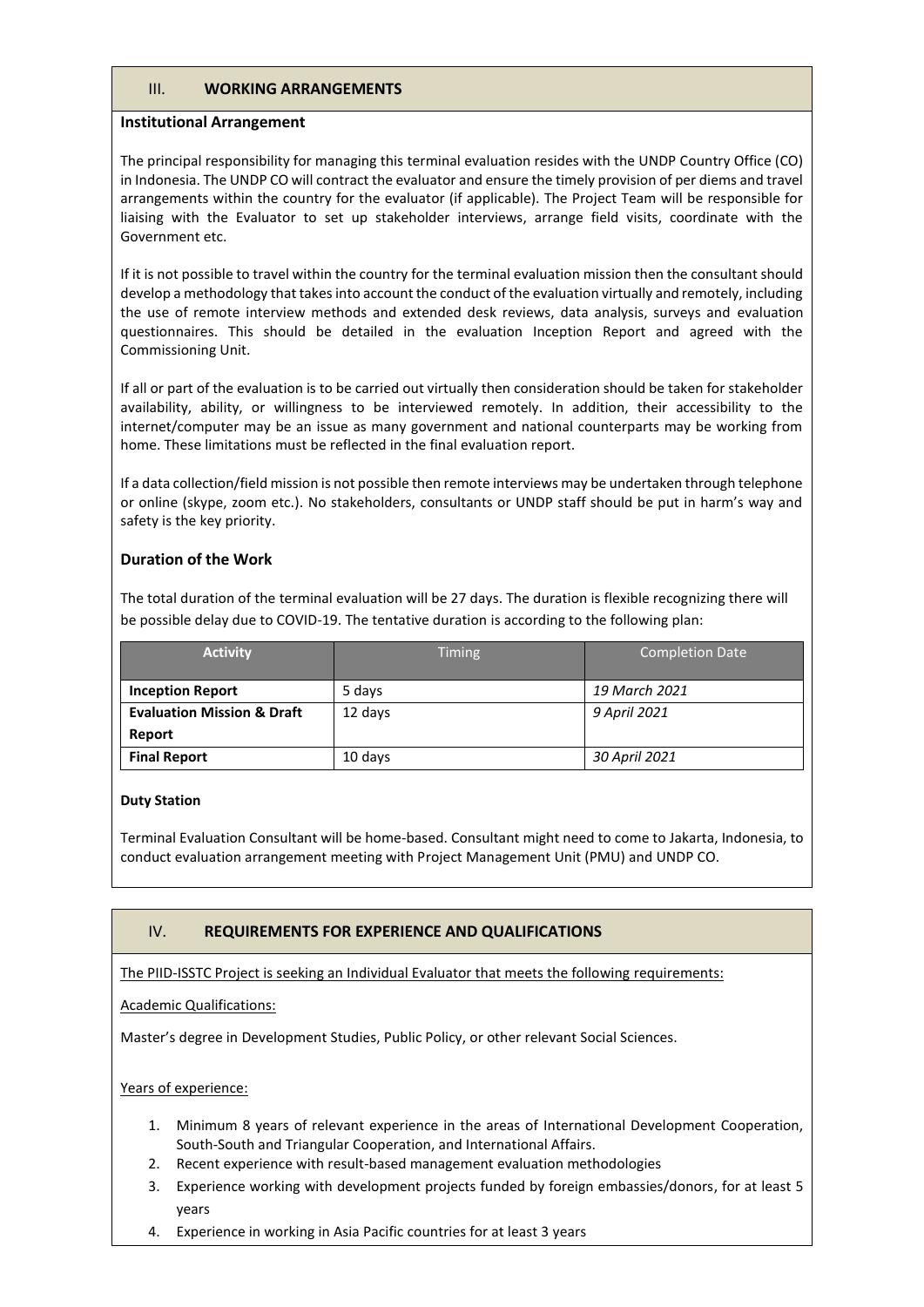III. Competencies and special skills requirement:

- 1. Work in relevant technical areas including experience on project monitoring and evaluation
- 2. Demonstrated understanding on issues related international development cooperation, south-south and triangular cooperation and peace; sound knowledge of gender in the Development sector, including experience in gender sensitive evaluation and analysis
- 3. Excellent communication skills
- 4. Demonstrable analytical skills
- 5. Project evaluation/review experiences within the United Nations system will be considered an asset
- 6. Fluency in English with excellent written communication skills, and strong experience writing reports.
- 7. Fluency in Bahasa Indonesia would be an advantage.

# V. **TERMINAL EVALUATION METHOD AND CRITERIA**

Individual consultants will be evaluated based on the following methodologies:

## *Cumulative analysis*

*When using this weighted scoring method, the award of the contract should be made to the individual consultant whose offer has been evaluated and determined as:*

*a) responsive/compliant/acceptable, and*

*b) Having received the highest score out of a pre-determined set of weighted technical and financial criteria specific to the solicitation.* 

*\* Technical Criteria weight; [70%]*

*\* Financial Criteria weight; [30%]*

*Only candidates obtaining a minimum of 70 point would be considered for the Financial Evaluation*

| Criteria       |                                                                                                                                                                       | Weight | <b>Maximum</b> |
|----------------|-----------------------------------------------------------------------------------------------------------------------------------------------------------------------|--------|----------------|
|                |                                                                                                                                                                       |        | Point          |
| Technical      |                                                                                                                                                                       |        |                |
|                | Criteria A: qualification requirements as per TOR:                                                                                                                    | 70%    |                |
| 1 <sub>1</sub> | Master's degree in Development Studies, Public Policy, or<br>other relevant Social Sciences                                                                           |        | 20             |
| 2.             | Minimum 8 years of relevant experience in the areas of<br>International Development Cooperation, South-South<br>and Triangular Cooperation, and International Affairs |        | 20             |
| 3.             | Recent experience with result-based management<br>evaluation methodologies                                                                                            |        | 10             |
| 4.             | Experience working with development projects funded by<br>foreign embassies/donors, for at least 5 years                                                              |        | 10             |
| 5.             | Experience in working in Asia Pacific Countries for at least<br>3 years                                                                                               |        | 10             |
|                |                                                                                                                                                                       |        |                |